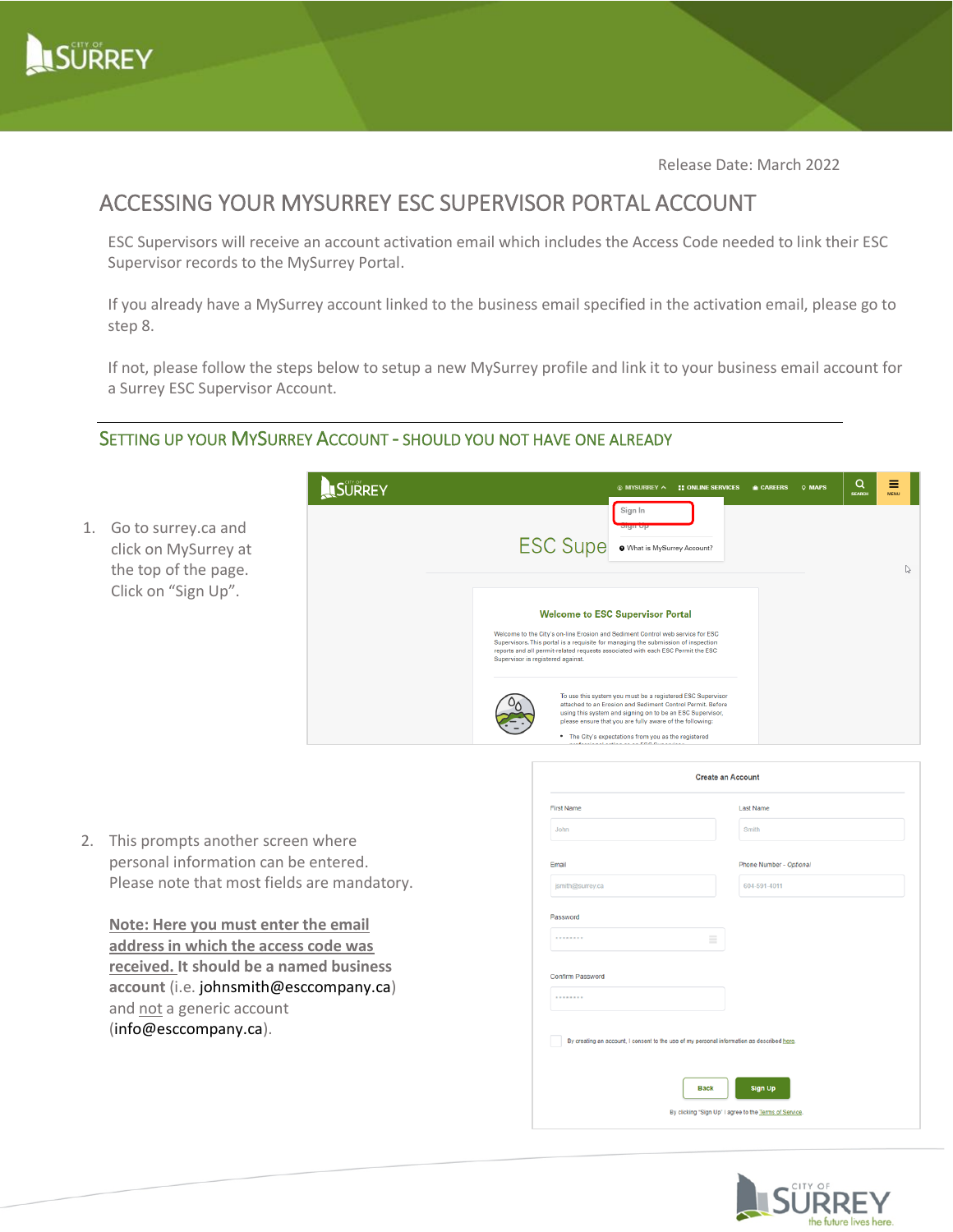# **LSURREY**

3. Once you have entered all the information and clicked "Sign Up", a verification link will be sent to your email.

| <b>MySurrey Account</b>                                                                            | $\infty$ |
|----------------------------------------------------------------------------------------------------|----------|
| <b>Check Your Email</b>                                                                            |          |
| A verification link has been sent to your email. Open the link sent to: es a service that the sent |          |
| <b>Resend Verification Link</b>                                                                    |          |
|                                                                                                    |          |
|                                                                                                    |          |

4. You will receive an email, see right, from City of Surrey for verification within a couple of minutes - if not, check your spam and junk folders. Click the Verify Email button in the email to continue the registration process.



# **Verify Your Email**

#### Hi John Smith,

You're just a step away from creating your MySurrey Account. Verify your email below.



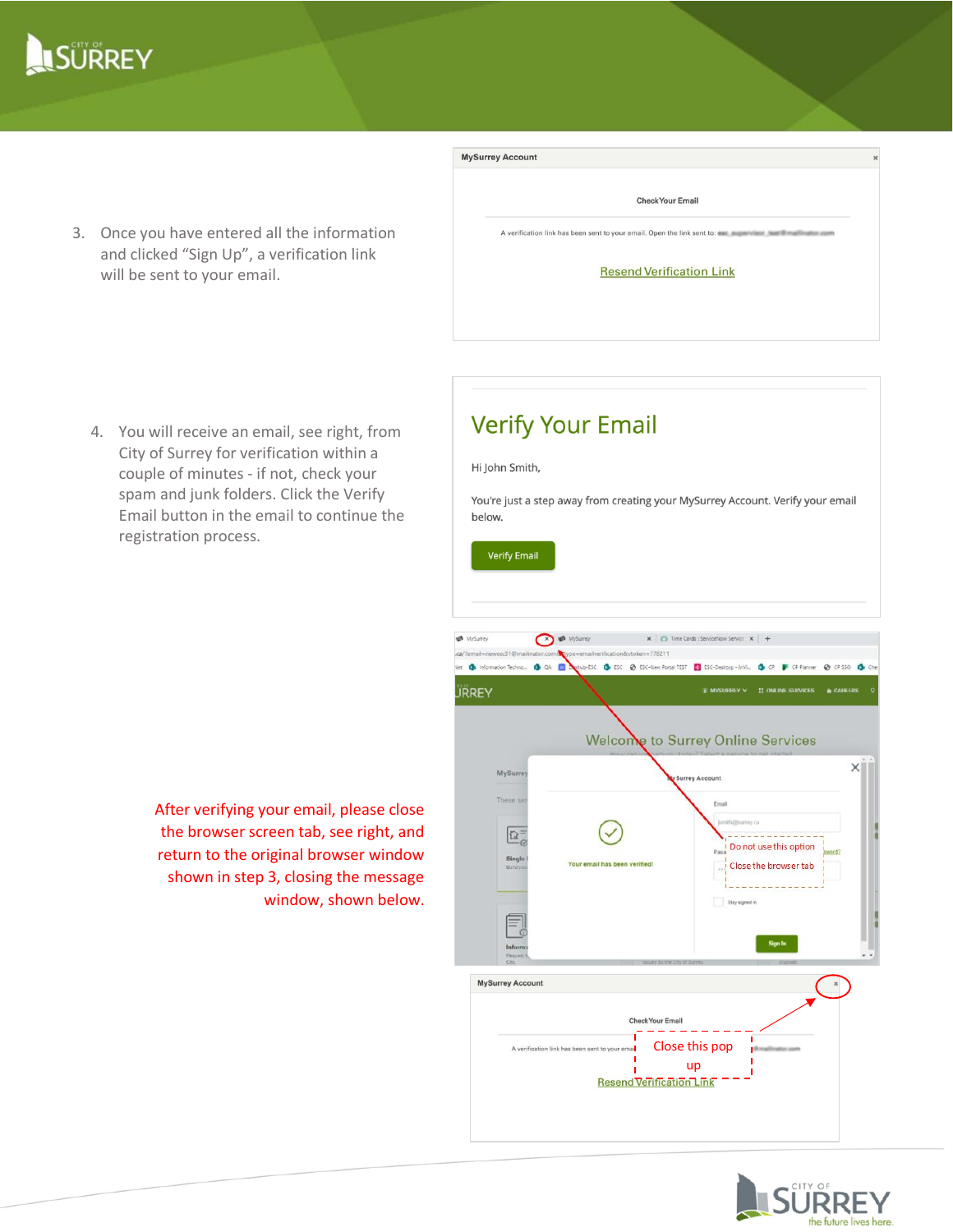

5. You will be directed to the page shown. Enter the Portal password with which you set up your account (refer to steps 4 and 5) and click "Sign  $In''$ .

6. You will be prompted with a Welcome message.

> You can improve your authentication settings by clicking on "Verify Phone Number" or you can choose

to "Skip for now".

|                                                                                                                                        | $\boldsymbol{\chi}$ |
|----------------------------------------------------------------------------------------------------------------------------------------|---------------------|
| <b>MySurrey Account</b>                                                                                                                |                     |
| Don't Have an Account?                                                                                                                 |                     |
| Create a MySurrey account for a personalized<br>and secure experience when completing your<br>online services with the City of Surrey. |                     |
| For select services, you can:                                                                                                          |                     |
| • View and complete your transactions<br>• Monitor your request activity details<br>• Manage your News & Updates subscription          |                     |
|                                                                                                                                        |                     |
| <b>Sign Up</b>                                                                                                                         |                     |
|                                                                                                                                        |                     |



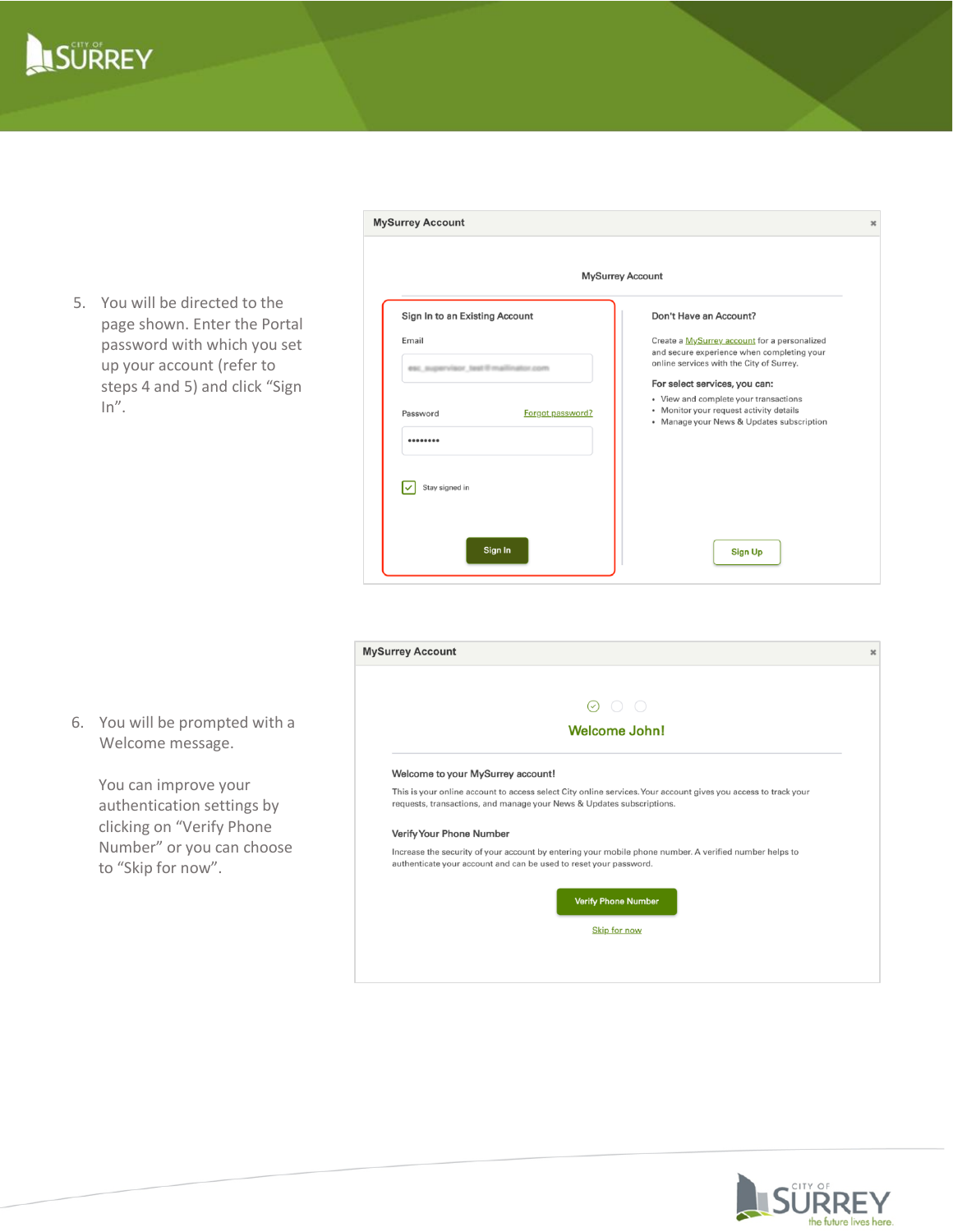

7. After setting up, your account is ready to use. Click "Close".

| <b>MySurrey Account</b> |                                    | $\pmb{\times}$ |
|-------------------------|------------------------------------|----------------|
|                         |                                    |                |
|                         | $\left(\sqrt{\phantom{a}}\right)$  |                |
|                         | Your account is setup and ready to |                |
|                         | use.                               |                |
|                         | Close                              |                |
|                         |                                    |                |
|                         |                                    |                |

**After Completing Step 7 – the system will take you directly to step 11.**

## LINKING YOUR ESC SUPERVISOR ACCOUNT SHOULD YOU ALREADY HAVE A MYSURREY ACCOUNT

8. To open the ESC Portal, go to the City of Surrey website at surrey.ca and in the header menu, click "Online Services".

| SURREY | $Q$ JOHN S. $V$    | <b>E</b> ONLINE SERVICES | <b>IN CAREERS</b> | <b>Q MAPS</b>     | SELECT LANGUAGE V | Q<br><b>SEARCH</b> | ≡<br><b>MENU</b> |  |
|--------|--------------------|--------------------------|-------------------|-------------------|-------------------|--------------------|------------------|--|
|        |                    |                          |                   |                   |                   |                    |                  |  |
|        | <b>ETHE EUTURE</b> |                          |                   | <b>PARTICULAR</b> |                   |                    |                  |  |

| <b>Report a Problem</b><br>Report problems or submit requests to<br>the City. | ٠<br>$-AnV -$<br>œ<br><b>Activities &amp; Classes</b><br>Search and register for activities like | <b>SEARCH</b><br><b>ESC Supervisor Reports</b>                                  |
|-------------------------------------------------------------------------------|--------------------------------------------------------------------------------------------------|---------------------------------------------------------------------------------|
|                                                                               |                                                                                                  |                                                                                 |
|                                                                               | swimming, skating and drop-in hockey at<br>City facilities.                                      | Allows consultants to self-manage their<br>obligations under their ESC permits. |
| <b>City Government</b><br><b>Household and Property</b>                       | <b>Activities</b>                                                                                |                                                                                 |
|                                                                               | F.                                                                                               |                                                                                 |
| <b>Waste Wizard</b>                                                           | <b>Online Programs &amp; Events</b>                                                              | <b>Store to Door</b>                                                            |

LSÜRREY

9. Click on the "ESC Supervisor Reports" card on the page.